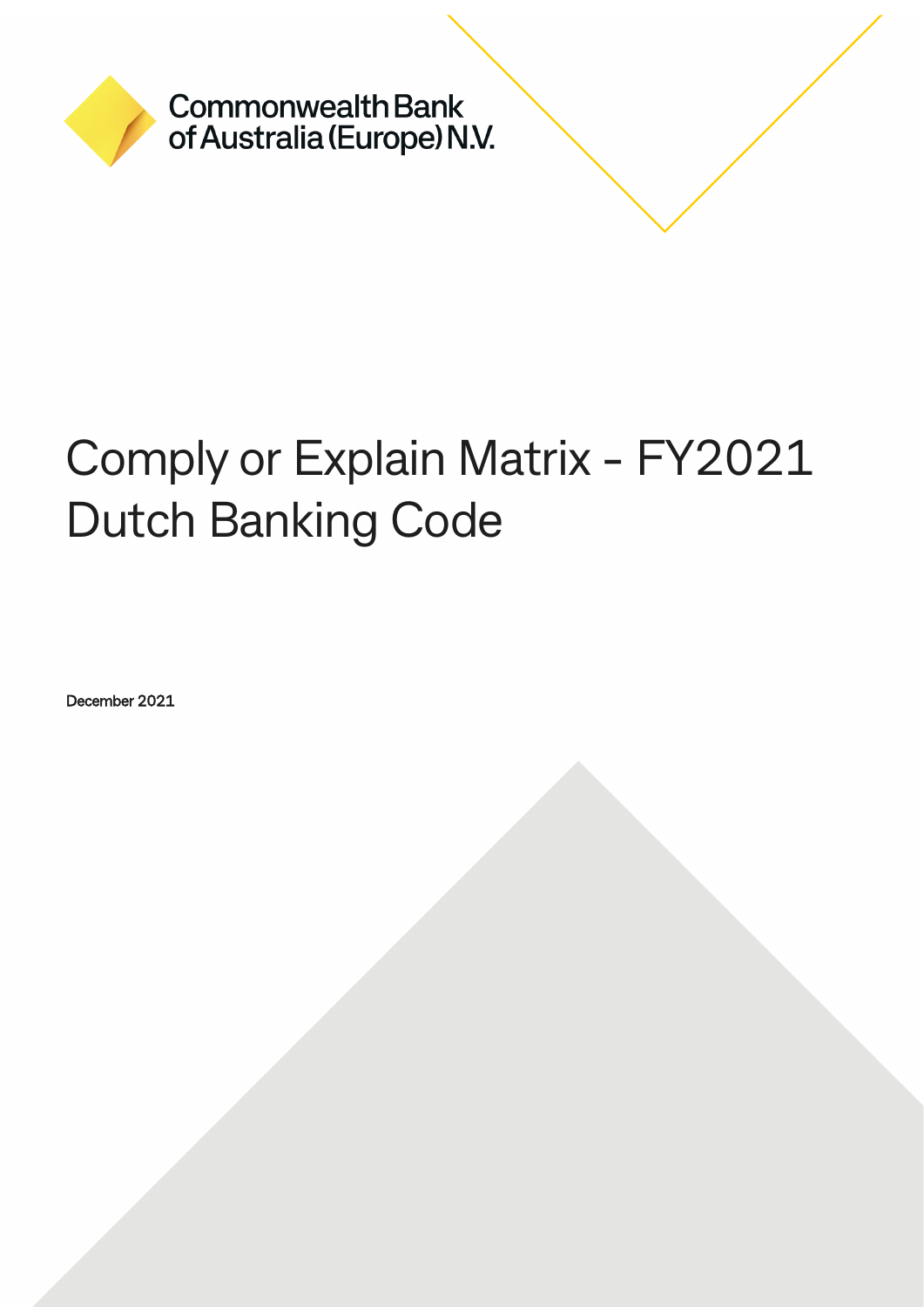## 1. Introduction

#### The Bank and its principal activities

Commonwealth Bank of Australia (Europe) N.V. ("CBA N.V." or the "Bank") was incorporated on 26 October 2018 and is a public limited company (*Naamloze Vennootschap*) in the Netherlands. It is a wholly owned subsidiary of Commonwealth Bank of Australia ("CBA Group"), an Australian banking corporation.

On 1 December 2020, the Governing Council of the European Central Bank granted the Bank an authorisation as a credit institution (banking license), taking effect on 2 December 2020. On 26 May 2021, the first lending clients from CBA Group's subsidiary in Malta were migrated to the Bank marking the commencement of lending banking activities.

#### Future-oriented Banking

In 2015 the Dutch Bankers' Association (*Nederlandse Vereniging van Banken)* published a document called Future-oriented Banking. It introduced a social charter, an update of the then existing banking code and implemented a bankers' oath (with the associated rules of conduct and disciplinary system).

The updated banking code ("Banking Code") applies to all banks who have their registered offices in the Netherlands. The principles within the Banking Code emphasise the important role banks have in today's society. CBA N.V. is committed to comply with the Banking Code. In this Comply or Explain Matrix ("Matrix") you find an overview of the Banking Code's principles and the manner in which they have been applied by CBA N.V. during its financial year 2021 ending on 30 June 2021.

#### Attestation

CBA N.V. will publish this on an annual basis, in conjunction with the publications of financial statements. This Matrix was approved by both the Management Board and Supervisory Board.

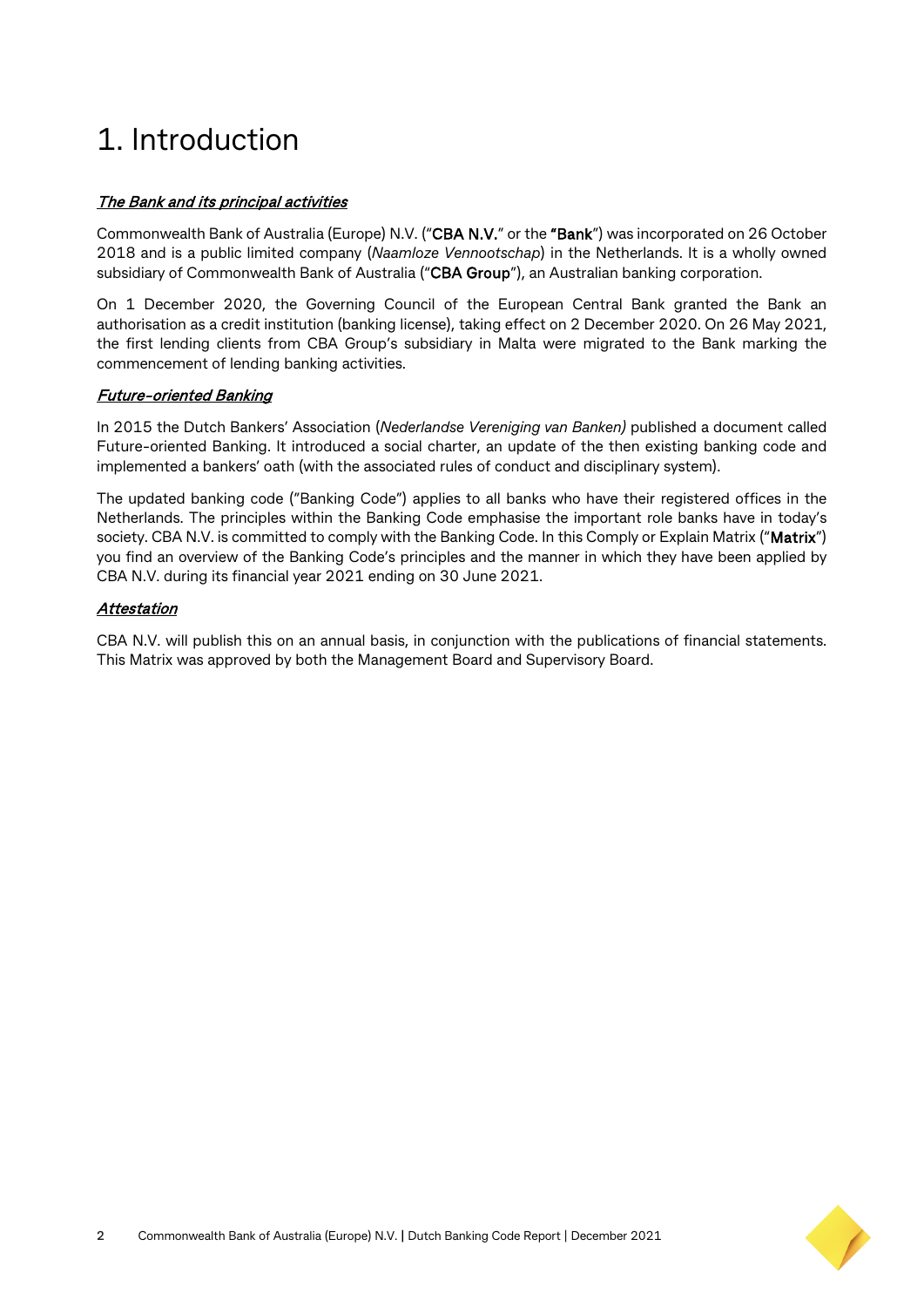### 2. Matrix

#### Sound and ethical operation

To build and maintain its position as a stable and reliable partner, a bank must formulate its mission, strategy and objectives. These focus on the long term and are expressed in part in the bank's risk policy and the policy for sustainability and corporate social responsibility. A bank chooses its positioning such that its commercial interests and social role are extensions of each other. This is also expressed in the bank's governance structure and guides the implementation of its policy based on its mission, strategy and objectives.

The executive board and supervisory board are – with due regard for each other's duties and powers – responsible for setting up a sound governance structure and compliance with the governance principles.

The members of these boards will set an example to all of the bank's employees and exhibit this in their day-to-day activities. The supervisory board will evaluate the way the members of the executive board are setting an example each year.

The executive board and supervisory board are – with due regard for each other's duties and powers – responsible for developing, communicating and enforcing standards on integrity, morals and leadership in the bank.

In addition, they ensure there are proper checks and balances and they safeguard a solid IT infrastructure that is vital for the functioning of the bank. Among other things, thorough checks and balances mean that the compliance function CBA NV's activities are part of CBA Group's wholesale banking division, Institutional Banking and Markets ("IB&M"). The IB&M division serves the financial needs of large institutions and governments across Australia and New Zealand and in select international markets, such as Europe. In order to achieve its strategic ambitions, the Bank will offer a suite of products across Lending and Global Markets. The Bank is exposed to financial risks, non-financial risks and business risks arising from its operations. The Bank manages these risks through its Risk Management Framework ("RMF"). Key documents within the RMF are - among others – the Business Plan and the Risk Appetite Statement ("RAS"). Furthermore, the Bank adopted the ESG Policy that sets out the Bank's approach and commitment to managing the environmental and social impacts of the Bank's business activities and operations.

CBA NV operates under a two-tier board structure, with a Management Board that is supervised by the Supervisory Board. A sound governance framework has been stablished. The governance framework is documented in – among others - CBA NV's governance manual, the underlying policies and procedures and charters. These documents are in accordance with law, regulations and guidelines.

The Management Board and the Supervisory Board will annually assess the performance of the individual members and of the respective board as a collective. Furthermore, the Supervisory Board will assess the performance of the Management Board and its individual members.

The management Board incorporated a Code of Conduct, which reflect the core values of CBA NV. All staff needs to adhere to the Code of Conduct. The Code of Conduct has been approved by the Supervisory Board.

CBA NV implemented the 3-Lines of Accountability model ("3-LoA Model"). Under this 3-LoA Model proper checks and balances are part of the overall (risk) governance framework, as documented in the governance manual, the underlying policies and procedures and charters.

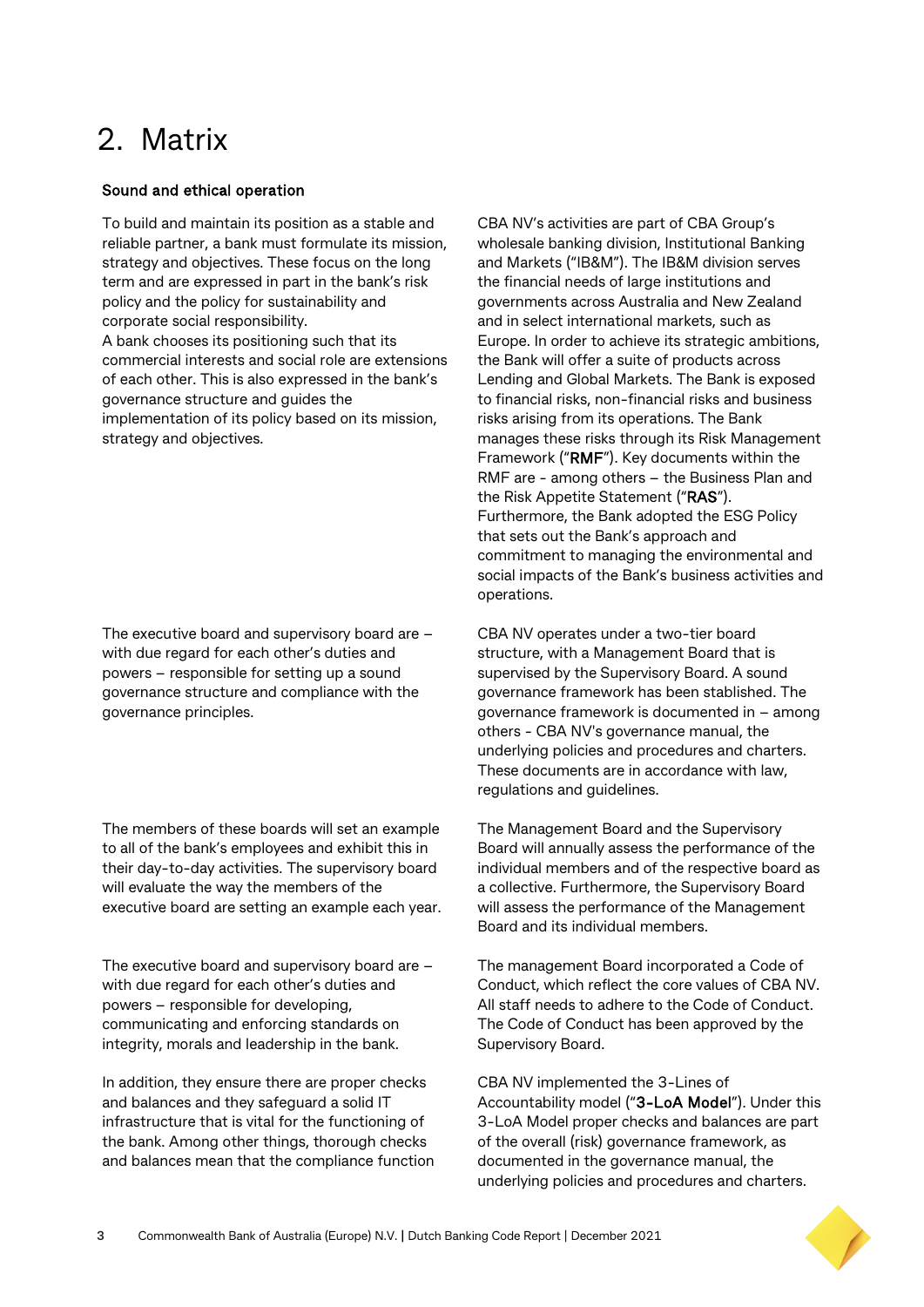is also safeguarded within the executive board and supervisory board.

The executive board will promote responsible behaviour and a healthy culture both at the top of the bank and throughout its organisation. In this, it will consider the interests of the bank's customers and other stakeholders. The supervisory board supervises this.

A bank's culture must also express the assumptions in the Social Charter of the Dutch Banking Association. These must be embedded in the bank's organisation and the bank will include them in its contact with its stakeholders. It will provide an insight into the way in which the bank deals with the assumptions in the Charter.

All employees will comply with the formal regulations and self-regulation that apply to them. The executive board and supervisory board are– with due regard for each other's duties and powers – responsible for this. The executive board is responsible for employees being and remaining familiar with all rules, values and standards applicable to the bank and will continue to pay attention to this. The supervisory board supervises this.

#### Supervisory Board

The supervisory board will be composed in such a way that it is able to perform its tasks properly. It will form a risk committee and an audit committee. The members of the supervisory board will be prepared and able to make sufficient time available for their duties and exhibit effort and commitment. They will at the same time be critical and independent.

Each member of the supervisory board will be aware of the social role of a bank and of the interests of the various stakeholders.

There are specific competence and experience requirements for members of the supervisory board's risk and audit committees. Members of The Compliance function is safeguarded in the Management Board and has a direct escalation line to the chair of the Supervisory Board.

Responsible behaviour and a healthy culture are very important within CBA NV and CBA Group. The expectations are reflected in the Code of Conduct. Furthermore, all staff, including members of the Management Board and Supervisory Board have taken the Bankers' Oath.

The assumptions of the Social Charter are incorporated in the charters, the Code of Conduct and the ESG Policy of CBA NV.

All staff of CBA NV are required to adhere to the Code of Conduct. Furthermore, all staff are required to take the Banking Oath. Finally, within CBA NV there is a continuous learning program to keep staff up to date.

The Supervisory Board is composed out of four members, two of them are independent. The current Supervisory Board members have been selected based on the best fit in terms of representation of the Bank's shareholders and technical expertise, as required by the Bank's statutory requirements, during this start-up phase of the Bank in the Netherlands. The Supervisory Board installed two subcommittees: the Nomination and Remuneration Committee and the Risk and Audit Committee.

This principle is incorporated in the charter of the Supervisory Board. Furthermore, all members of the Supervisory Board have a background in the financial sector and fully comprehend the social role of a bank and the interest of the various stakeholders.

Given the size of the organisation, the members of the Supervisory Board are also members of the Risk and Audit Committee The members of the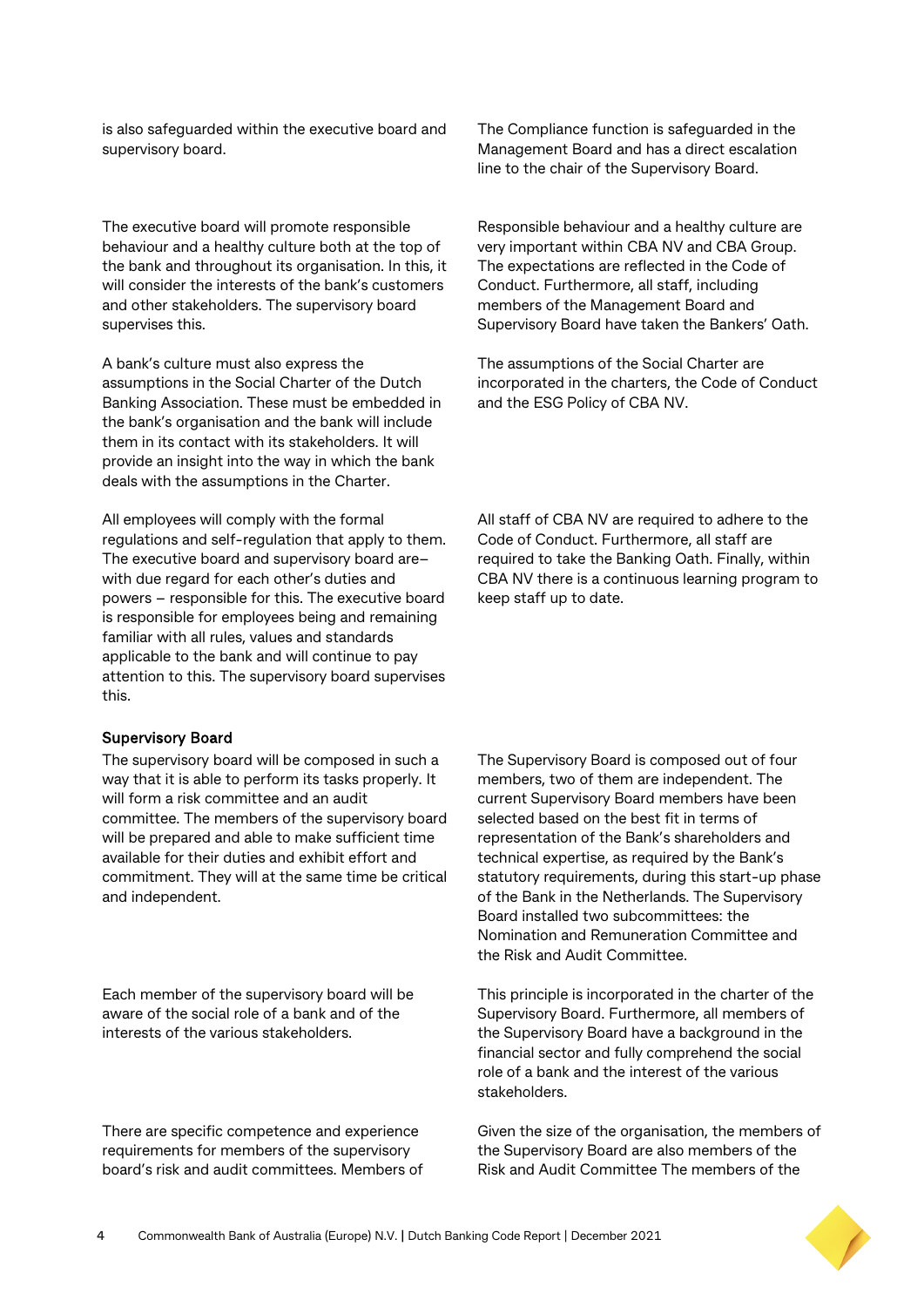the risk committee must have thorough knowledge of the financial aspects of risk management or the necessary experience to permit a thorough assessment of risks. Members of the audit committee must have thorough knowledge of financial reporting, internal control and audit or the necessary experience to permit thorough supervision of these subjects.

The chairman of the supervisory board will organise a programme of lifelong learning for all members of the supervisory board with the aim of maintaining their expertise at the required level and improving it where necessary. The learning programme will in any event cover relevant developments at the bank and in the financial sector, corporate governance in general and in the financial sector in particular, the duty of care towards customers, integrity, IT infrastructure, risk management, financial reporting and audit. Every member of the supervisory board will take part in the programme and meet the requirements for lifelong learning. The assessment of the effectiveness of the programme of lifelong learning will be part of the annual evaluation performed by the supervisory board.

In addition to the supervisory board's annual self evaluation, the functioning of the supervisory board will be evaluated under independent supervision once every three years. The involvement of each member of the supervisory board, the culture within the supervisory board and the relationship between the supervisory board and the executive board will be part of this evaluation.

Each member of the supervisory board will receive appropriate compensation for the amount of time that he or she spends on supervisory board activities. This compensation will not depend on the bank's results.

#### Executive board

The executive board will be composed in such a way that it is able to perform its tasks properly. Each member of the executive board will be aware of the social role of a bank and of the interests of the various stakeholders.

Supervisory Board have been selected based on the best fit in terms of representation of the Bank's shareholders and technical expertise, as required by the Bank's statutory requirements.

In financial year 2021 the focus has been on acquiring the bank license and getting the Bank operational. The Bank commenced its banking activities as per 26 May 2021. The learning programme for the Supervisory Board members will commence in the financial year 2022.

The Supervisory Board will comply with this principle. However, the appointment of the Supervisory Board became effective as per the date the bank license was granted. The first selfevaluation will be performed in financial year 2022, the first self-evaluation under independent supervision is to be performed end of calendar year 2023.

CBA NV applies this principle in respect of remuneration of the members of the Supervisory Board.

In accordance with the Management Board charter, the Management Board is composed in such a way that it is able to perform its tasks properly with a focus on complementarity and diversity. Each member of the Management Board possess thorough knowledge of the financial sector in general and the banking sector in particular, the Bank's functions in society and of the interests of all parties involved in CBA NV.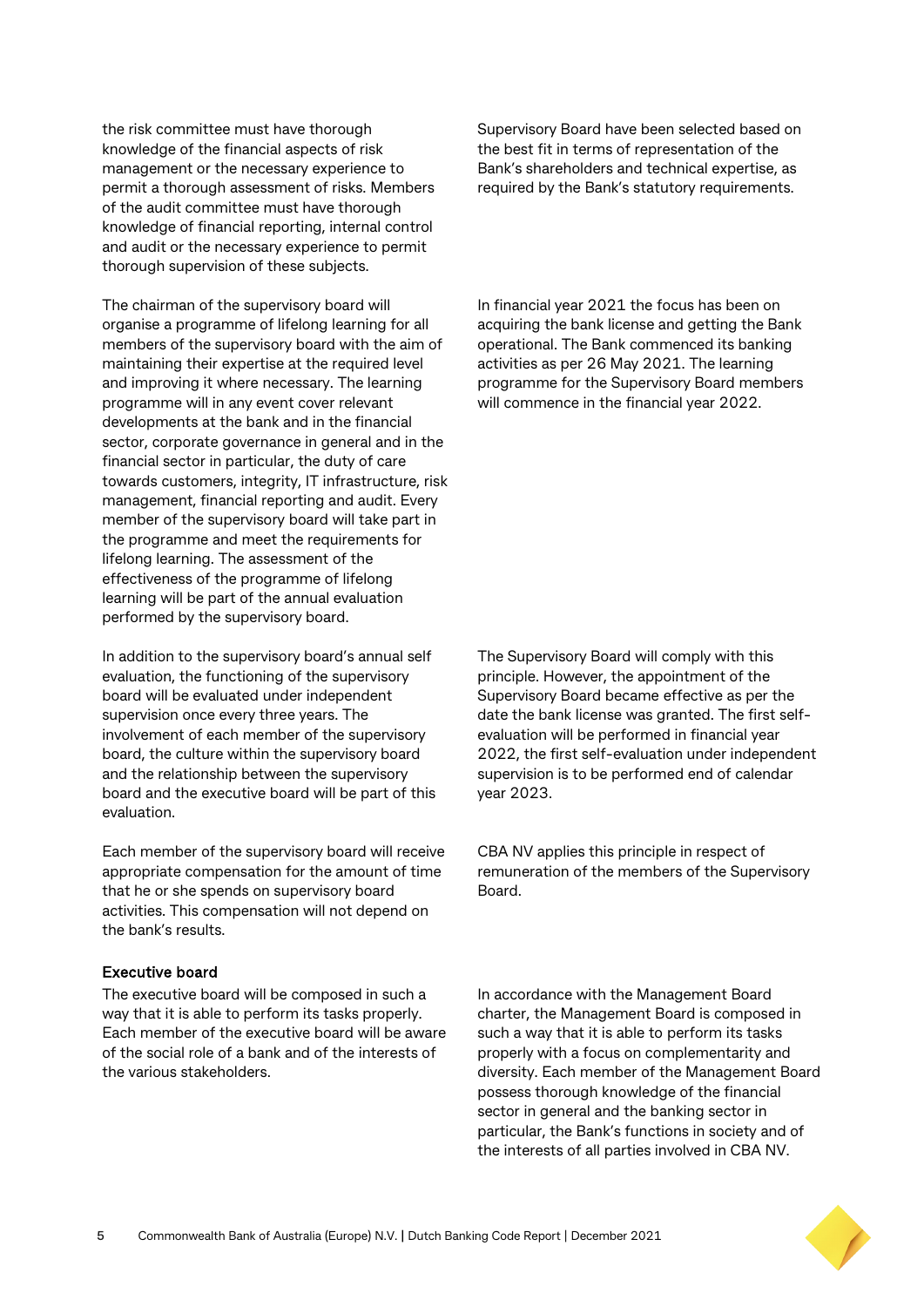One member of the executive board will have the duty of preparing decision-making by the executive board on risk management. This member will be involved in good time in the preparation of decisions that are of material significance for the bank's risk profile, especially where these decisions may result in a departure from the risk appetite approved by the supervisory board. This member may combine his or her function with other responsibilities, provided that he or she does not bear any individual commercial responsibility and operates independently from commercial areas. Risk management will also include a focus on the impact that systemic risk could have on the bank's risk profile.

The chairman of the executive board will organise a programme of lifelong learning for all members of the executive board with the aim of maintaining their expertise at the required level and improving it where necessary. The learning programme will in any event cover relevant developments at the bank and in the financial sector, corporate governance in general and in the financial sector in particular, the duty of care towards customers, integrity, risk management, financial reporting and audit. Every member of the executive board will take part in the programme and meet the requirements for lifelong learning.

#### Risk policy

A bank's risk policy is characterized by a comprehensive approach, is transparent and has both a short- and long-term focus. The risk policy also takes reputational risks and non-financial risks into account.

A bank's executive board will be responsible for its risk policy and ensure proper risk management. The executive board will propose the risk appetite to the supervisory board for approval at least once a year. Any material changes to the risk appetite in the interim will also require the supervisory board's approval.

The supervisory board will supervise the risk policy pursued by the executive board. As part of its supervision, the supervisory board will discuss the bank's risk profile and assess at a strategic level whether capital allocation and liquidity requirements are generally in line with the approved risk appetite and whether operations in general are in line with the bank's risk appetite. In the performance of this supervisory role, the

Within the Management Board of CBA NV, the Chief Risk Officer ("CRO") is responsible for the risk function of the Bank. CBA NV applies the 3- LoA Model, under which the risk function is second line and the business function is first line. Under this 3-LoA Model the CRO does not bear individual commercial responsibility.

In financial year 2021 the focus has been on acquiring the bank license and getting the Bank operational. The Bank commenced its banking activities as per 26 May 2021. The learning programme for the Management Board members will commence in the financial year 2022.

The Management Board acts in accordance with the RAS that was approved by the Supervisory Board. The RAS is regularly updated and each update is again subject to the approval of the Supervisory Board. Furthermore, the risks of the Bank (including reputational risk and non-financial risks) are monitored through several committees that have been installed by the Management Board. This includes a Non-Financial Risk Committee.

Every quarter the Risk function reports to the Risk and Audit Committee. In accordance with the corporate governance the Management Board requires the approval of the Supervisory Board in respect of the strategy and the RAS.